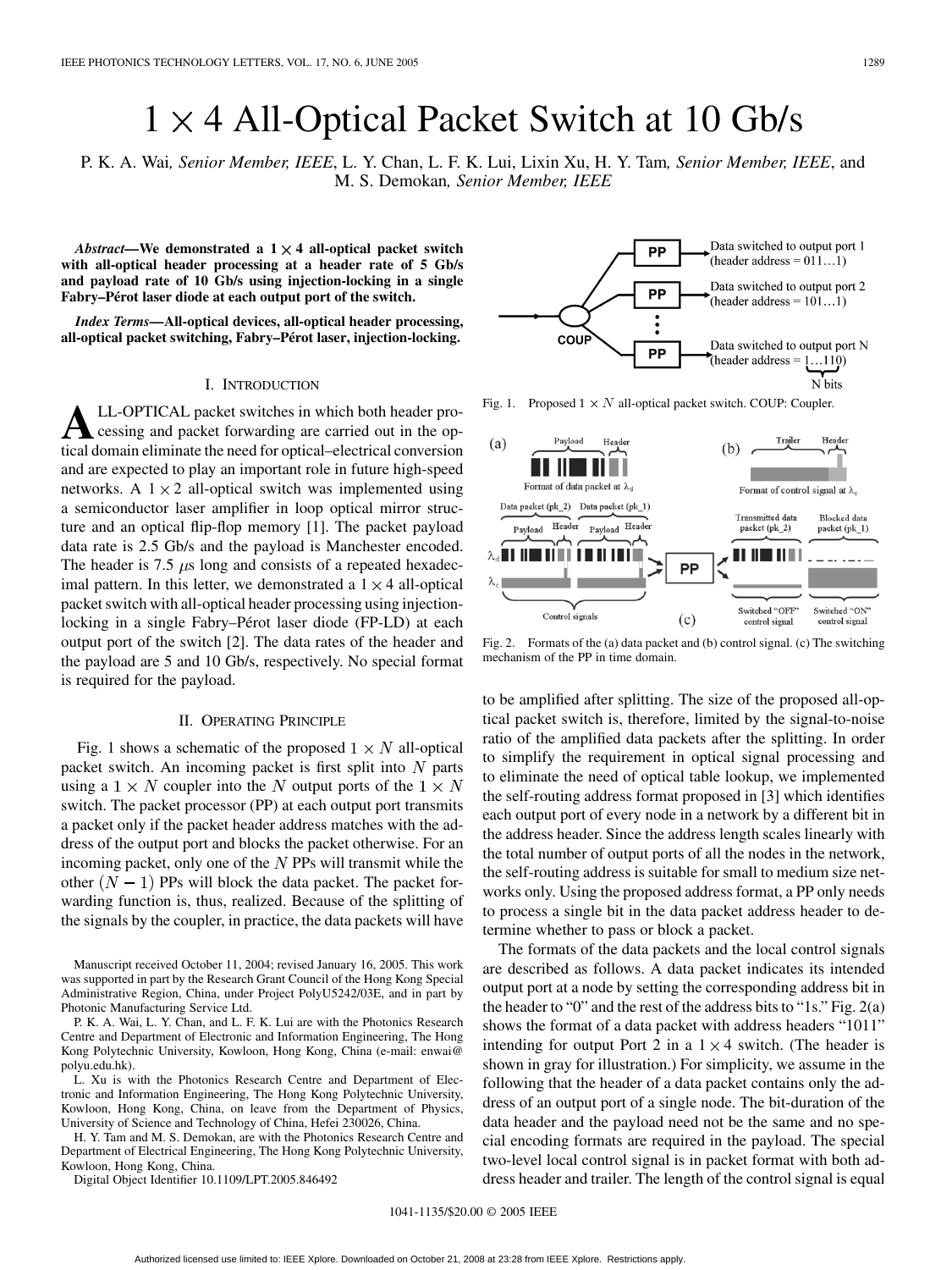to that of the data packet. The control packet header contains the complement of the address of the output port to which the PP is attached [\[2](#page-2-0)], [[4\]](#page-2-0). Fig. 2(b) shows the format of the local control signals for output Port 2 with the address "0100," the complement of "1011." The trailer of the control signal contains all "0" bits. The control signals are designed such that the light intensity of the "0" bits is nonzero [Fig. 2(b)]. The guard periods between the control signals and the data packets, however, do not contain any light intensity.

We utilize the property of multimode injection-locking and bistability characteristic of injection-locking in a single FP-LD to realize the all-optical header processing and data packet switching required in the PP. In multimode injection-locking, the injection-locking threshold of an FP-LD by external light injection at a wavelength  $\lambda_c$  with a wavelength detune of  $\Delta \lambda_c$ from one of the free-running longitudinal modes of the FP-LD can be lowered by injecting another optical signal near a different longitudinal mode of the FP-LD with less power and wavelength detune  $(\Delta \lambda_d)$ , where  $(\Delta \lambda_c > \Delta \lambda_d)$  [[4\]](#page-2-0), [[5\]](#page-2-0). Injection-locking threshold power is the power required for an external injected signal to injection-lock an FP-LD. By proper choices of the powers and detunes of the data packets and control signals, the outcome of signal processing by multimode injection-locking at a single bit at the control signal header, i.e., whether injectionlocking is initiated or not, can last the entire duration of the control signal through the bistability property of the FP-LD.

To realize the PP, we simultaneously injected the data packet, the special two-level control signal, and a continuous-wave (CW) stabilizer signal into an FP-LD. The wavelengths of the CW stabilizer signal  $(\lambda_{\text{cw}})$ , the data packets  $(\lambda_d)$  and the control signal  $(\lambda_c)$  are chosen to be on the longer wavelength sides of three different longitudinal modes of the FP-LD such that any one of the signals can injection-lock the FP-LD if the respective injection-locking power threshold is reached. The control signals and the data packets are assumed to be synchronized. The powers and detunes of the data packets, the control signal, and the CW stabilizer signal are chosen according to the following criteria: 1) A "1" bit in the control signal will injection-lock the FP-LD at  $\lambda_c$  only in the presence of a "1" bit in the data packet. 2) If the FP-LD is not injection-locked at  $\lambda_c$ , a "0" bit in the control signal cannot injection-lock the FP-LD at  $\lambda_c$  even in the presence of a "1" bit in the data packet. 3) The "0" bits in a control signal can maintain injection-locking of the FP-LD at  $\lambda_c$  if the FP-LD is already injection-locked by the control packet at  $\lambda_c$ . 4) The CW stabilizer signal injection-locks the FP-LD only in the absence of both the control signals and data packets, i.e., in the guard periods only. Criterion 1 and 2 are the consequence of multimode injection-locking while Criteria 3 is possible because of the bistable nature of FP-LDs [[4\]](#page-2-0). The functions of the CW stabilizer signal are to suppress the power of the FP-LD modes when the intensities of both the data packet and control signal are low, i.e., in the guard period only, and to increase the speed of injection-locking by stimulated emission. Note that the FP-LD is injection-locked by one of the three signals: control, data, or CW at any time.

Fig. 2(c) shows an example of the operation of the PP which consists of a single FP-LD. Data packets pk\_1 and pk\_2 with headers "0111" and "1011," respectively, are input to the FP-LD



Fig. 3. Experimental setup. TL: Tunable laser. PC: Polarization controller. MOD: Modulator. COUP: Intensity coupler. ATT: Variable attenuator. CIR: Circulator. BPF: Variable bandpass filter. EDFA: Erbium-doped fiber amplifier. ODL: Variable optical delay line. POL: Polarizer. PD: Photodiode.

at wavelength  $\lambda_d$ . Control signals with header "0100" are input to the FP-LD at wavelength  $\lambda_c$ . For pk\_1, the address header of the data packet does not match with that of the local control signal, thus, the "1" bit in the control packet header coincides with a "1" bit in the data packet header. The control signal injection-locks the FP-LD at  $\lambda_c$  because of multimode injection-locking (Criterion 1) and able to maintain injection-locking because of bistability until the end of the control signal (Criterion 3). The resulting red-shift of the FP-LD mode comb sup-presses the data packet gain [\[2](#page-2-0)]. The output of the FP-LD at  $\lambda_c$ will be high while that at  $\lambda_d$  will be low. As a result the FP-LD blocks the data packet as shown in right-hand side of Fig. 2(c). For pk\_2, the address of the data packet matches with that of the control signal, the "1" bit in the control signal header coincides with the "0" bit in the data packet header. Thus, the control signal does not injection-lock the FP-LD at  $\lambda_c$  for the entire duration of the packet because of Criterion 1 and 2. The output of the FP-LD at  $\lambda_c$  will be low while that at  $\lambda_d$  will be high. The FP-LD will, therefore, transmit the data packet, as shown in Fig. 2(c). By this design, the outcome of the signal processing at one bit location in the data packet header is able to switch ON or OFF the entire data packet.

#### III. EXPERIMENTAL RESULTS

Fig. 3 shows the experimental setup. We used a commercially available FP-LD with a multiquantum-well structure. The FP-LD is around 300  $\mu$ m long with a free-spectral range of 0.93 nm. The control signals at 1539.99 nm are generated using a 10-Gb/s nonreturn-to-zero (NRZ) pulse pattern generator, a 155-MHz pulse pattern generator, and two modulators, one at 10-Gb/s and the other at  $2.5$ -Gb/s LiNbO<sub>3</sub>, on the output of a tunable laser (TL-1). The peak power and trailer power are  $\sim 0.4$ and  $-1.1$  dBm, respectively (extinction ratio  $\sim 1.5$  dB). The wavelength detune is  $+0.17$  nm. The output of the 155-MHz pulse pattern generator is triggered by the clock/32 output of the 10-Gb/s NRZ pulse pattern generator for synchronization. The 10-Gb/s data packets at 1535.21 nm are generated by externally modulating another tunable laser (TL-2) using another 10-Gb/s NRZ pulse pattern generator and a  $LiNbO<sub>3</sub>$  modulator. The injected power is  $-15.00$  dBm and the wavelength detune is  $+0.08$  nm. The two 10-Gb/s pattern generators are synchronized using an external 10-GHz clock. The CW stabilizer signal at 1537.02 nm is generated by a third tunable laser (TL-3) with an injected power of  $-8.50$  dBm and the wavelength detune is  $+0.02$  nm. We note that bistability occurs only for wavelength detune larger than  $+0.08$  nm with the FP-LD used here. Thus,